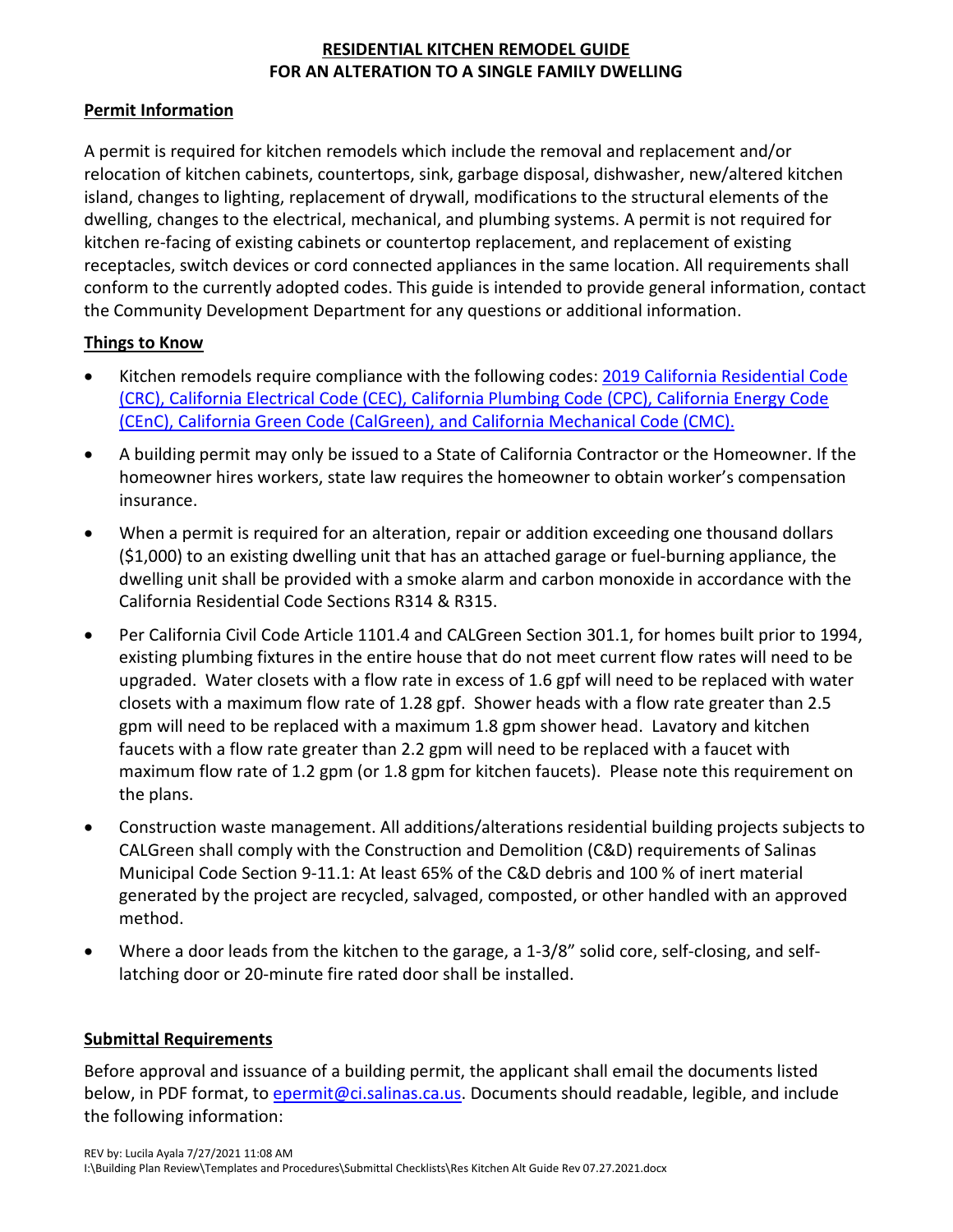| <b>Documents</b> |                                                                                     |  |
|------------------|-------------------------------------------------------------------------------------|--|
| FORMS            | <b>Completed Building Permit Application</b>                                        |  |
|                  | Construction & Demolition Waste Form (3rd Sheet Only)                               |  |
|                  | <b>Resident Cover Sheet Handout</b>                                                 |  |
| <b>PLANS</b>     | Existing Floor Plan – Label and Specify the Existing Use of All Rooms and Areas     |  |
|                  | <b>Existing Kitchen Layout</b>                                                      |  |
|                  | Proposed Kitchen Layout - Scale or Dimensions                                       |  |
|                  | <b>Exterior Elevations (If Applicable)</b>                                          |  |
|                  | Site Plan - Scale and Dimensions (If Exterior Alterations are Proposed)             |  |
|                  | Location of Cabinets, Drywall and Insulation Replacement                            |  |
|                  | Location of Appliances and Equipment                                                |  |
|                  | Location of Outlets, Lighting Fixtures, Switches, Main Service Panel with Size      |  |
|                  | Construction Details – New/Reframed Interior Walls, Interior/Exterior Opening, etc. |  |



**<https://www.roomsketcher.com/blog/wp-content/uploads/2015/09/RoomSketcher-Kitchen-Design-Floor-Plans-3D-Photo-1.jpg>**

# **Minimum Requirements for Kitchen Electrical, Mechanical and Plumbing Systems**

Please attach these notes to your plans and check all notes which apply to your project.

## **Electrical Requirements**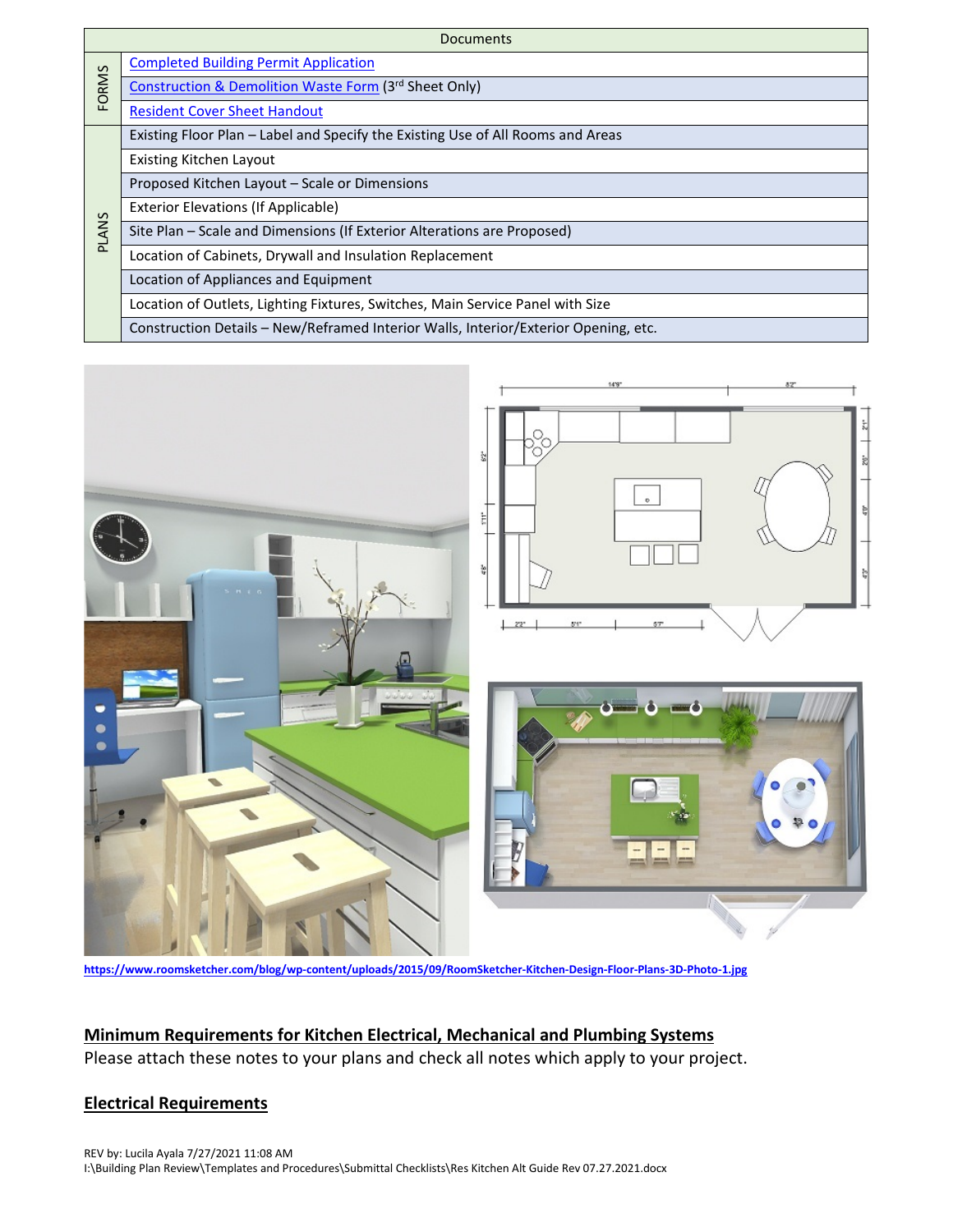|        | $\Box$ All installed luminaires shall be high efficacy; either listed by source type or by being JA8-2019<br>certified and labeled. [CEnC 150.0(k)1A]                                                                                                                                                                                                                                                                                                                                                                       |
|--------|-----------------------------------------------------------------------------------------------------------------------------------------------------------------------------------------------------------------------------------------------------------------------------------------------------------------------------------------------------------------------------------------------------------------------------------------------------------------------------------------------------------------------------|
| $\Box$ | Exhaust fans and undercabinet lighting shall be switched from other lighting systems.                                                                                                                                                                                                                                                                                                                                                                                                                                       |
|        | [CEnC 150.0(k)2B&L]                                                                                                                                                                                                                                                                                                                                                                                                                                                                                                         |
| $\Box$ | Recessed light fixtures in insulated ceilings shall be approved, listed, zero-clearance insulation<br>cover (IC) type, Certified Air Tight (ASTM E283) and sealed with a gasket or caulked between<br>housing and ceiling, and shall be certified to comply with Section 110.9 and allow ballast<br>maintenance and replacement to be readily accessible to building occupants from below.                                                                                                                                  |
|        | [CEnC 150.0(k)1C]                                                                                                                                                                                                                                                                                                                                                                                                                                                                                                           |
| $\Box$ | A minimum of two 20-amp small-appliance branch circuits are required to serve countertop and<br>wall receptacles in the kitchen, pantry and dining room. Circuits shall be balanced and have no<br>other outlets. [CEC210.11A & CEC 210.52 (B)(1)&(2)]                                                                                                                                                                                                                                                                      |
|        | $\Box$ All receptacle outlets serving countertops in kitchens of dwelling units shall be GFCI protected.                                                                                                                                                                                                                                                                                                                                                                                                                    |
|        | [CEC 210.8(A)(6)]                                                                                                                                                                                                                                                                                                                                                                                                                                                                                                           |
| $\Box$ | All 125volt, 15-ampere and 20-ampere receptacles shall be listed tamper resistant receptacle.                                                                                                                                                                                                                                                                                                                                                                                                                               |
|        | [CEC 406.12(A)                                                                                                                                                                                                                                                                                                                                                                                                                                                                                                              |
| $\Box$ | AFCI (arc-fault circuit-interrupter) protection is required for all 120V 15-& 20-amp kitchen circuits.<br>[CEC210.12(A)]                                                                                                                                                                                                                                                                                                                                                                                                    |
| $\Box$ | Wall counter space: A receptacle outlet shall be installed at each wall counter space 12 inches or<br>wider. Receptacles outlet shall be installed so that no point along the wall is more than 24 inches,<br>measured horizontally from a receptacle outlet in the space. [CEC 210.52(C)(1)]                                                                                                                                                                                                                               |
|        | $\Box$ Island counter space: At least one receptacle outlet shall be installed at each island counter space<br>with a long dimension of 24 inches or greater and a short dimension of 12 inches or greater.                                                                                                                                                                                                                                                                                                                 |
|        | [CEC 210.52(C)(2)]                                                                                                                                                                                                                                                                                                                                                                                                                                                                                                          |
|        | $\Box$ Peninsular counter space: At least one receptacle outlet shall be installed at each peninsular<br>counter space with a long dimension of 24 inches or greater and a short dimension of 12 inches or<br>greater. A peninsular countertop is measured from the connecting edge. [CEC 210.52(C)(3)]                                                                                                                                                                                                                     |
|        | Separate spaces: Counter spaces separated by range tops, refrigerators, or sinks shall be<br>considered as separate counter spaces in applying the requirements of CEC 210.52 (C)(1) (2)(3).<br>[CEC 210.52(C)(4)]                                                                                                                                                                                                                                                                                                          |
| $\Box$ | Countertop receptacle outlet location: receptacle outlets shall be located not more than 20 inches<br>above the countertop. Receptacle outlets shall not be installed in a face up position in the work<br>surfaces or countertops. Receptacle outlets rendered not readily accessible by appliances fastened<br>in place, appliance garages, sinks, or range tops as covered in 210.52(C)(1), Exception, or appliances<br>occupying dedicated space shall not be considered as these required outlets. [CEC 210.52 (C)(5)] |
| $\Box$ | Individual dedicated circuits are required for all major appliances. [CEC 210.11(C)(1) & 422.10(A)]                                                                                                                                                                                                                                                                                                                                                                                                                         |

Garbage disposal cord and plug connected with a flexible cord 18" to 36" long. [CEC 422.16 (B)(1)]

 $\square$  Dishwasher cord 36" to 48" long. [CEC 422.16(B)(2)]